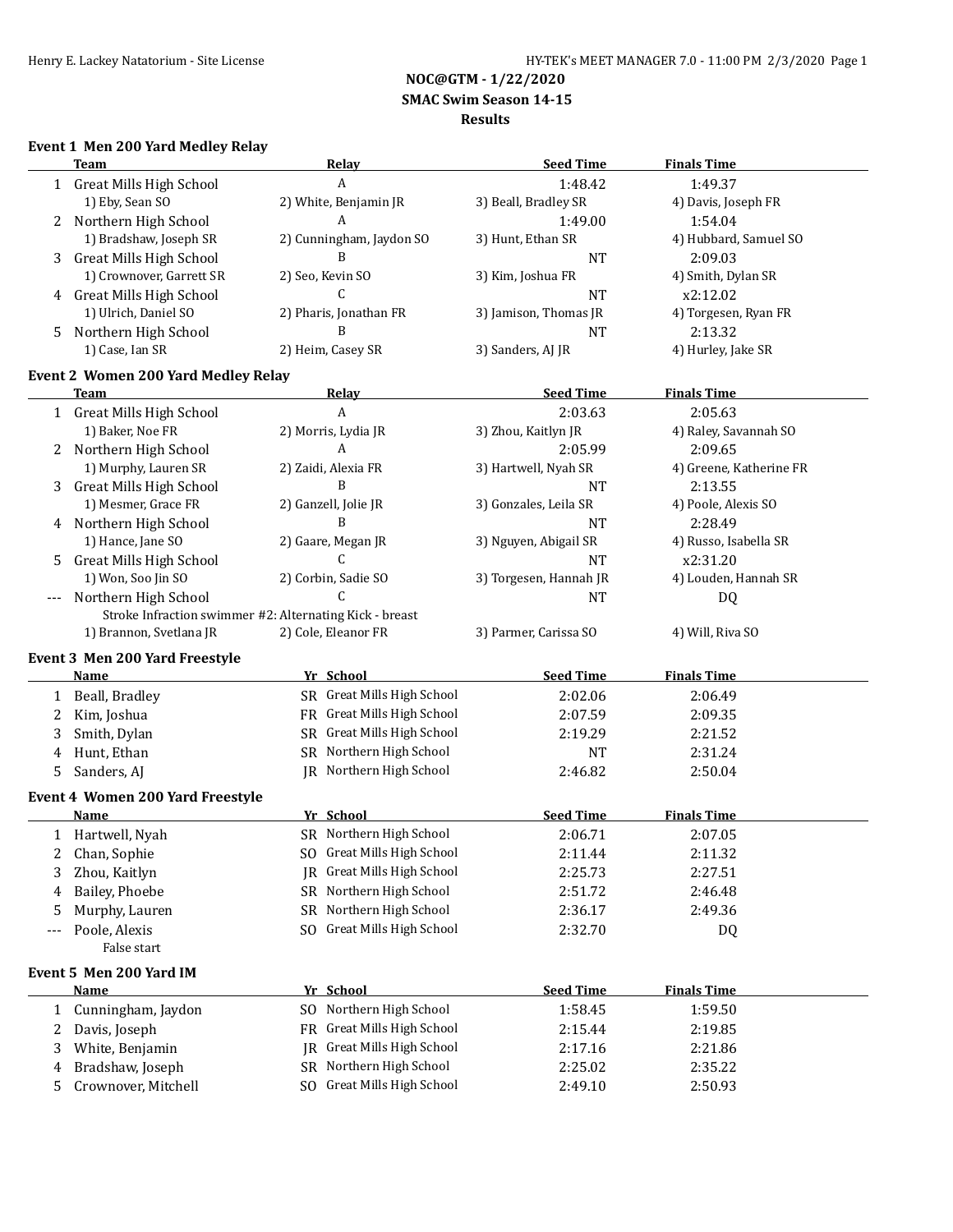## **NOC@GTM - 1/22/2020 SMAC Swim Season 14-15 Results**

# **Event 6 Women 200 Yard IM**

|     | Name                                   |           | Yr School                      | <b>Seed Time</b> | <b>Finals Time</b> |  |
|-----|----------------------------------------|-----------|--------------------------------|------------------|--------------------|--|
| 1   | Zaidi, Alexia                          |           | FR Northern High School        | 2:14.33          | 2:14.15            |  |
| 2   | Baker, Noe                             |           | FR Great Mills High School     | 2:25.81          | 2:28.88            |  |
| 3   | Morris, Lydia                          | IR        | Great Mills High School        | 2:37.66          | 2:44.45            |  |
| 4   | Gonzales, Leila                        |           | SR Great Mills High School     | 2:51.93          | 2:54.63            |  |
| 5   | Hatchell, Maliyah                      | SO.       | Northern High School           | 2:52.50          | 2:56.83            |  |
| 6   | Nguyen, Abigail                        |           | SR Northern High School        | 3:05.91          | 3:04.46            |  |
|     | Event 7 Men 50 Yard Freestyle          |           |                                |                  |                    |  |
|     | <b>Name</b>                            |           | Yr School                      | <b>Seed Time</b> | <b>Finals Time</b> |  |
| 1   | Willey, Nolen                          |           | SO Great Mills High School     | 24.47            | 24.86              |  |
| 2   | Davis, Zachary                         |           | JR Great Mills High School     | 24.45            | 24.89              |  |
| 3   | Smith, Dylan                           |           | SR Great Mills High School     | 27.10            | 27.45              |  |
| 4   | Torgesen, Ryan                         |           | FR Great Mills High School     | 27.97            | x28.39             |  |
| 5   | Kratt, Brendan                         |           | FR Northern High School        | 28.73            | 28.62              |  |
| 6   | Sanders, AJ                            | IR        | Northern High School           | 28.14            | 28.72              |  |
| 7   | Hurley, Jake                           |           | SR Northern High School        | 29.05            | 30.24              |  |
| 8   | Crownover, Mitchell                    | SO.       | <b>Great Mills High School</b> | 30.69            | x30.48             |  |
| 9   | Pharis, Jonathan                       |           | FR Great Mills High School     | 35.95            | x30.60             |  |
|     | <b>Event 8 Women 50 Yard Freestyle</b> |           |                                |                  |                    |  |
|     | Name                                   |           | Yr School                      | <b>Seed Time</b> | <b>Finals Time</b> |  |
| 1   | Raley, Savannah                        |           | SO Great Mills High School     | 27.90            | 27.88              |  |
| 2   | Mesmer, Olivia                         |           | JR Great Mills High School     | 28.73            | 28.35              |  |
| 3   | Gaare, Megan                           |           | JR Northern High School        | 32.23            | 31.95              |  |
| 4   | Hall, Lily                             |           | FR Great Mills High School     | 31.11            | 32.33              |  |
| 5   | Russo, Isabella                        | SR        | Northern High School           | 32.86            | 32.98              |  |
| 6   | Corbin, Sadie                          | SO.       | <b>Great Mills High School</b> | <b>NT</b>        | x33.27             |  |
|     | Anglim, Morgan                         | SO.       | Northern High School           | 31.42            | 33.70              |  |
| 8   | Louden, Hannah                         | SR        | <b>Great Mills High School</b> | 35.46            | x36.56             |  |
|     | Means, Rebecca                         | <b>FR</b> | Northern High School           | <b>NT</b>        | X32.16             |  |
| --- | Weisburgh, Lucy                        | SO.       | Northern High School           | 33.83            | X34.74             |  |
| --- | Cimento, Veronica                      |           | FR Northern High School        | 39.08            | X39.23             |  |
|     | Event 11 Men 100 Yard Butterfly        |           |                                |                  |                    |  |
|     | Name                                   |           | Yr School                      | <b>Seed Time</b> | <b>Finals Time</b> |  |
| 1   | Beall, Bradley                         |           | SR Great Mills High School     | 59.75            | 1:02.31            |  |
| 2   | Kim, Joshua                            |           | FR Great Mills High School     | 1:09.76          | 1:06.93            |  |
| 3   | Hunt, Ethan                            |           | SR Northern High School        | 1:12.42          | 1:11.94            |  |
| 4   | Polk, Ryan                             |           | SO Northern High School        | 1:22.36          | 1:20.43            |  |
| 5   | Breidenbach, Clay                      |           | SO Great Mills High School     | 1:19.45          | 1:25.43            |  |
|     | Event 12 Women 100 Yard Butterfly      |           |                                |                  |                    |  |
|     | <b>Name</b>                            |           | Yr School                      | <b>Seed Time</b> | <b>Finals Time</b> |  |
| 1   | Zhou, Kaitlyn                          |           | JR Great Mills High School     | 1:09.83          | 1:10.38            |  |
| 2   | Greene, Katherine                      |           | FR Northern High School        | 1:14.18          | 1:16.93            |  |
| 3   | Won, Soo Jin                           |           | SO Great Mills High School     | 1:24.98          | 1:26.08            |  |
| 4   | Lees, Raisa                            | SO.       | Great Mills High School        | 1:22.06          | 1:27.64            |  |
| 5   | Nguyen, Abigail                        | SR        | Northern High School           | 1:27.44          | 1:27.84            |  |
| 6   | Bailey, Phoebe                         |           | SR Northern High School        | 1:37.98          | 1:29.75            |  |
|     |                                        |           |                                |                  |                    |  |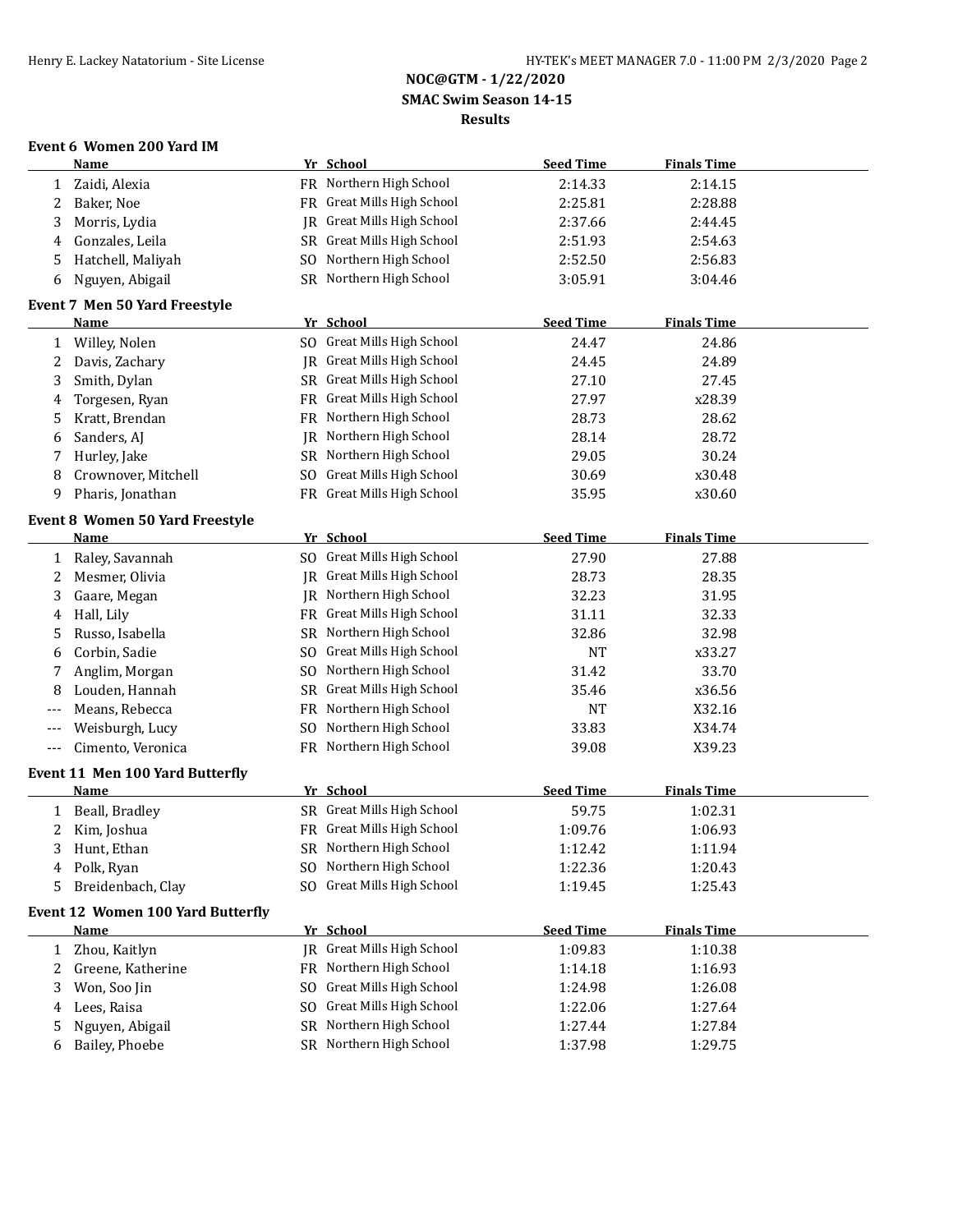## **NOC@GTM - 1/22/2020 SMAC Swim Season 14-15 Results**

| Event 13 Men 100 Yard Freestyle |  |  |  |  |
|---------------------------------|--|--|--|--|
|---------------------------------|--|--|--|--|

|              | Name                                    |     | Yr School                      | <b>Seed Time</b>          | <b>Finals Time</b>     |  |
|--------------|-----------------------------------------|-----|--------------------------------|---------------------------|------------------------|--|
| 1            | Eby, Sean                               |     | SO Great Mills High School     | 54.25                     | 54.91                  |  |
| 2            | Davis, Zachary                          |     | JR Great Mills High School     | 54.11                     | 56.83                  |  |
| 3            | Willey, Nolen                           |     | SO Great Mills High School     | 56.41                     | 57.35                  |  |
| 4            | Hubbard, Samuel                         |     | SO Northern High School        | 1:03.60                   | 1:02.77                |  |
| 5            | Heim, Casey                             |     | SR Northern High School        | NT                        | 1:09.34                |  |
|              | Case, Ian                               |     | SR Northern High School        | 1:15.97                   | DQ                     |  |
|              | No touch on turn                        |     |                                |                           |                        |  |
|              | Event 14 Women 100 Yard Freestyle       |     |                                |                           |                        |  |
|              | <b>Name</b>                             |     | Yr School                      | <b>Seed Time</b>          | <b>Finals Time</b>     |  |
| $\mathbf{1}$ | Chan, Sophie                            |     | SO Great Mills High School     | 57.97                     | 58.31                  |  |
| 2            | Mesmer, Olivia                          |     | JR Great Mills High School     | 1:06.44                   | 1:05.07                |  |
| 3            | Hance, Jane                             |     | SO Northern High School        | 1:12.15                   | 1:10.92                |  |
| 4            | Mesmer, Grace                           |     | FR Great Mills High School     | 1:08.65                   | 1:11.07                |  |
| 5            | Hatchell, Maliyah                       |     | SO Northern High School        | 1:08.64                   | 1:11.20                |  |
| 6            | Anglim, Morgan                          |     | SO Northern High School        | 1:15.34                   | 1:18.24                |  |
|              |                                         |     |                                |                           |                        |  |
|              | Event 15 Men 500 Yard Freestyle         |     |                                |                           |                        |  |
|              | Name                                    |     | Yr School                      | <b>Seed Time</b>          | <b>Finals Time</b>     |  |
| $\mathbf{1}$ | Seo, Kevin                              |     | SO Great Mills High School     | 6:04.68                   | 6:02.39                |  |
| 2            | Ulrich, Daniel                          |     | SO Great Mills High School     | 6:10.41                   | 6:11.53                |  |
| 3            | Bradshaw, Joseph                        |     | SR Northern High School        | 6:12.41                   | 6:12.96                |  |
| 4            | Magpuri, Linden                         | FR. | <b>Great Mills High School</b> | <b>NT</b>                 | 6:31.03                |  |
| 5            | Hubbard, Samuel                         |     | SO Northern High School        | 6:29.15                   | 6:51.43                |  |
|              | Event 16 Women 500 Yard Freestyle       |     |                                |                           |                        |  |
|              | Name                                    |     | Yr School                      | <b>Seed Time</b>          | <b>Finals Time</b>     |  |
|              | 1 Hartwell, Nyah                        |     | SR Northern High School        | 5:25.79                   | 5:35.86                |  |
| 2            | Ganzell, Jolie                          |     | JR Great Mills High School     | 6:47.85                   | 6:37.58                |  |
| 3            | Torgesen, Hannah                        | IR  | Great Mills High School        | 7:10.39                   | 6:52.70                |  |
| 4            | Gonzales, Leila                         |     | SR Great Mills High School     | 6:58.60                   | 6:55.21                |  |
| 5            | Gaare, Megan                            |     | JR Northern High School        | 7:40.56                   | 7:32.68                |  |
|              |                                         |     |                                |                           |                        |  |
|              | Event 17 Men 200 Yard Freestyle Relay   |     |                                |                           |                        |  |
|              | <b>Team</b>                             |     | <b>Relay</b>                   | <b>Seed Time</b>          | <b>Finals Time</b>     |  |
|              | 1 Great Mills High School               |     | A                              | 1:37.05                   | 1:39.98                |  |
|              | 1) Willey, Nolen SO                     |     | 2) Davis, Zachary JR           | 3) Davis, Joseph FR       | 4) Eby, Sean SO        |  |
| 2            | <b>Great Mills High School</b>          |     | B                              | <b>NT</b>                 | 1:53.46                |  |
|              | 1) Magpuri, Linden FR                   |     | 2) Torgesen, Ryan FR           | 3) Crownover, Garrett SR  | 4) Smith, Dylan SR     |  |
| 3            | Northern High School                    |     | A                              | 1:40.77                   | 1:56.61                |  |
|              | 1) Kratt, Brendan FR                    |     | 2) Polk, Ryan SO<br>C          | 3) Hurley, Jake SR        | 4) Sanders, AJ JR      |  |
| 4            | <b>Great Mills High School</b>          |     |                                | <b>NT</b>                 | x2:05.79               |  |
|              | 1) Jamison, Thomas JR                   |     | 2) Breidenbach, Clay SO        | 3) Crownover, Mitchell SO | 4) Pharis, Jonathan FR |  |
|              | Event 18 Women 200 Yard Freestyle Relay |     |                                |                           |                        |  |
|              | Team                                    |     | <b>Relay</b>                   | <b>Seed Time</b>          | <b>Finals Time</b>     |  |
|              | 1 Great Mills High School               |     | A                              | 1:52.94                   | 1:52.41                |  |
|              | 1) Zhou, Kaitlyn JR                     |     | 2) Mesmer, Olivia JR           | 3) Raley, Savannah SO     | 4) Chan, Sophie SO     |  |
|              | 2 Northern High School                  |     | A                              | 1:59.21                   | 1:54.64                |  |
|              | 1) Greene, Katherine FR                 |     | 2) Hatchell, Maliyah SO        | 3) Hartwell, Nyah SR      | 4) Zaidi, Alexia FR    |  |
| 3            | <b>Great Mills High School</b>          |     | B                              | <b>NT</b>                 | 2:01.97                |  |
|              | 1) Mesmer, Grace FR                     |     | 2) Ganzell, Jolie JR           | 3) Won, Soo Jin SO        | 4) Torgesen, Hannah JR |  |
|              |                                         |     |                                |                           |                        |  |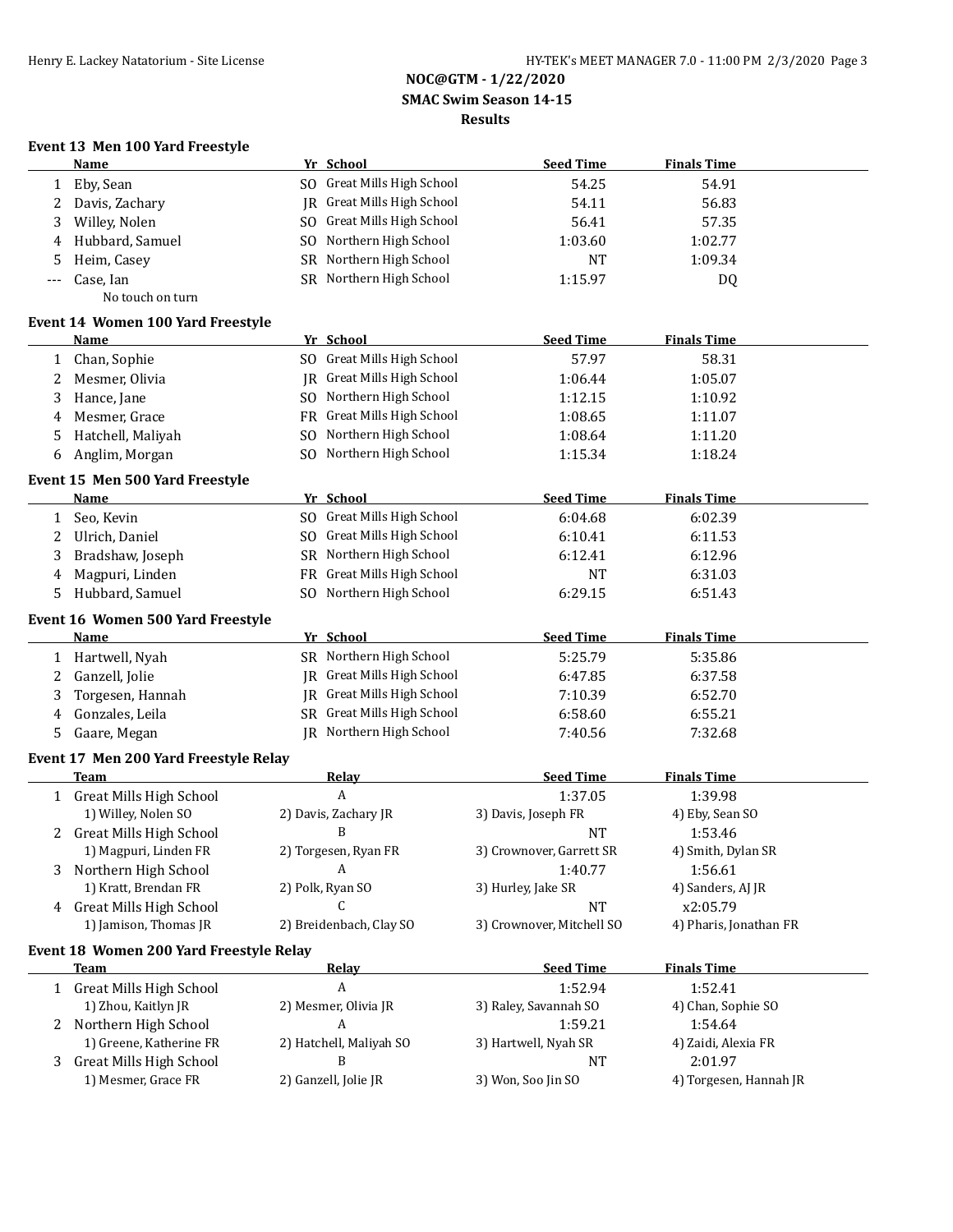**NOC@GTM - 1/22/2020**

 **SMAC Swim Season 14-15**

**Results**

## **(Event 18 Women 200 Yard Freestyle Relay)**

|   | <b>Team</b>                                 | <b>Relay</b>                                          | <b>Seed Time</b>       | <b>Finals Time</b>     |
|---|---------------------------------------------|-------------------------------------------------------|------------------------|------------------------|
| 4 | Northern High School                        | B                                                     | <b>NT</b>              | 2:17.91                |
|   | 1) Anglim, Morgan SO                        | 2) Will, Riva SO                                      | 3) Weisburgh, Lucy SO  | 4) Russo, Isabella SR  |
| 5 | <b>Great Mills High School</b>              | C                                                     | NT                     | x2:19.15               |
|   | 1) Lees, Raisa SO                           | 2) Hall, Lily FR                                      | 3) Louden, Hannah SR   | 4) Corbin, Sadie SO    |
|   | Northern High School                        | C                                                     | NT                     | DQ                     |
|   |                                             | Stroke Infraction swimmer #1: No touch on turn - free |                        |                        |
|   | 1) Means, Rebecca FR                        | 2) Cole, Eleanor FR                                   | 3) Nestor, Caroline FR | 4) Parmer, Carissa SO  |
|   | Event 19 Men 100 Yard Backstroke            |                                                       |                        |                        |
|   | Name                                        | Yr School                                             | <b>Seed Time</b>       | <b>Finals Time</b>     |
| 1 | Cunningham, Jaydon                          | SO Northern High School                               | 55.18                  | 54.80                  |
| 2 | Eby, Sean                                   | SO Great Mills High School                            | 1:01.00                | 1:02.08                |
| 3 | Crownover, Garrett                          | SR Great Mills High School                            | 1:13.13                | 1:12.91                |
| 4 | Seo, Kevin                                  | SO Great Mills High School                            | 1:11.95                | 1:13.31                |
| 5 | Case, Ian                                   | SR Northern High School                               | 1:24.21                | 1:29.56                |
|   |                                             |                                                       |                        |                        |
|   | <b>Event 20 Women 100 Yard Backstroke</b>   |                                                       | <b>Seed Time</b>       |                        |
|   | Name                                        | Yr School                                             |                        | <b>Finals Time</b>     |
| 1 | Baker, Noe                                  | FR Great Mills High School                            | 1:10.63                | 1:09.12                |
| 2 | Poole, Alexis                               | SO Great Mills High School                            | 1:19.67                | 1:19.83                |
| 3 | Mesmer, Grace                               | FR Great Mills High School<br>SR Northern High School | 1:17.24                | 1:20.18                |
| 4 | Murphy, Lauren                              | SO Northern High School                               | 1:17.71                | 1:20.25                |
| 5 | Hance, Jane                                 | JR Northern High School                               | 1:23.10                | 1:21.14                |
| 6 | Brannon, Svetlana                           |                                                       | 1:30.99                | 1:31.37                |
|   | <b>Event 21 Men 100 Yard Breaststroke</b>   |                                                       |                        |                        |
|   | Name                                        | Yr School                                             | <b>Seed Time</b>       | <b>Finals Time</b>     |
| 1 | White, Benjamin                             | <b>IR</b> Great Mills High School                     | 1:09.20                | 1:09.44                |
| 2 | Davis, Joseph                               | FR Great Mills High School                            | 1:10.00                | 1:09.56                |
| 3 | Heim, Casey                                 | SR Northern High School                               | 1:24.27                | 1:23.35                |
| 4 | Jamison, Thomas                             | JR Great Mills High School                            | 1:23.86                | 1:23.70                |
| 5 | Kratt, Brendan                              | FR Northern High School                               | 1:28.85                | 1:29.69                |
| 6 | Polk, Ryan                                  | SO Northern High School                               | <b>NT</b>              | 1:36.73                |
|   | <b>Event 22 Women 100 Yard Breaststroke</b> |                                                       |                        |                        |
|   | Name                                        | Yr School                                             | <b>Seed Time</b>       | <b>Finals Time</b>     |
| 1 | Zaidi, Alexia                               | FR Northern High School                               | 1:09.64                | 1:09.99                |
| 2 | Morris, Lydia                               | <b>IR</b> Great Mills High School                     | 1:17.70                | 1:17.81                |
|   | 3 Ganzell, Jolie                            | JR Great Mills High School                            | 1:21.20                | 1:21.63                |
| 4 | Greene, Katherine                           | FR Northern High School                               | 1:29.63                | 1:28.74                |
| 5 | Torgesen, Hannah                            | JR Great Mills High School                            | 1:33.52                | 1:32.67                |
| 6 | Cole, Eleanor                               | FR Northern High School                               | 1:33.36                | 1:34.45                |
|   | Event 23 Men 400 Yard Freestyle Relay       |                                                       |                        |                        |
|   | <b>Team</b>                                 | <b>Relay</b>                                          | <b>Seed Time</b>       | <b>Finals Time</b>     |
|   | 1 Great Mills High School                   | A                                                     | 3:38.81                | 3:46.58                |
|   | 1) Beall, Bradley SR                        | 2) Willey, Nolen SO                                   | 3) Davis, Zachary JR   | 4) White, Benjamin JR  |
|   | Northern High School                        | A                                                     | 3:50.30                | 4:01.41                |
|   | 1) Cunningham, Jaydon SO                    | 2) Hunt, Ethan SR                                     | 3) Hubbard, Samuel SO  | 4) Bradshaw, Joseph SR |
|   | <b>Great Mills High School</b>              | B                                                     | NT                     | 4:06.56                |
|   | 1) Seo, Kevin SO                            | 2) Ulrich, Daniel SO                                  | 3) Magpuri, Linden FR  | 4) Kim, Joshua FR      |
|   | 4 Northern High School                      | B                                                     | NT                     | 5:08.45                |
|   | 1) Kratt, Brendan FR                        | 2) Case, Ian SR                                       | 3) Polk, Ryan SO       | 4) Heim, Casey SR      |
|   |                                             |                                                       |                        |                        |